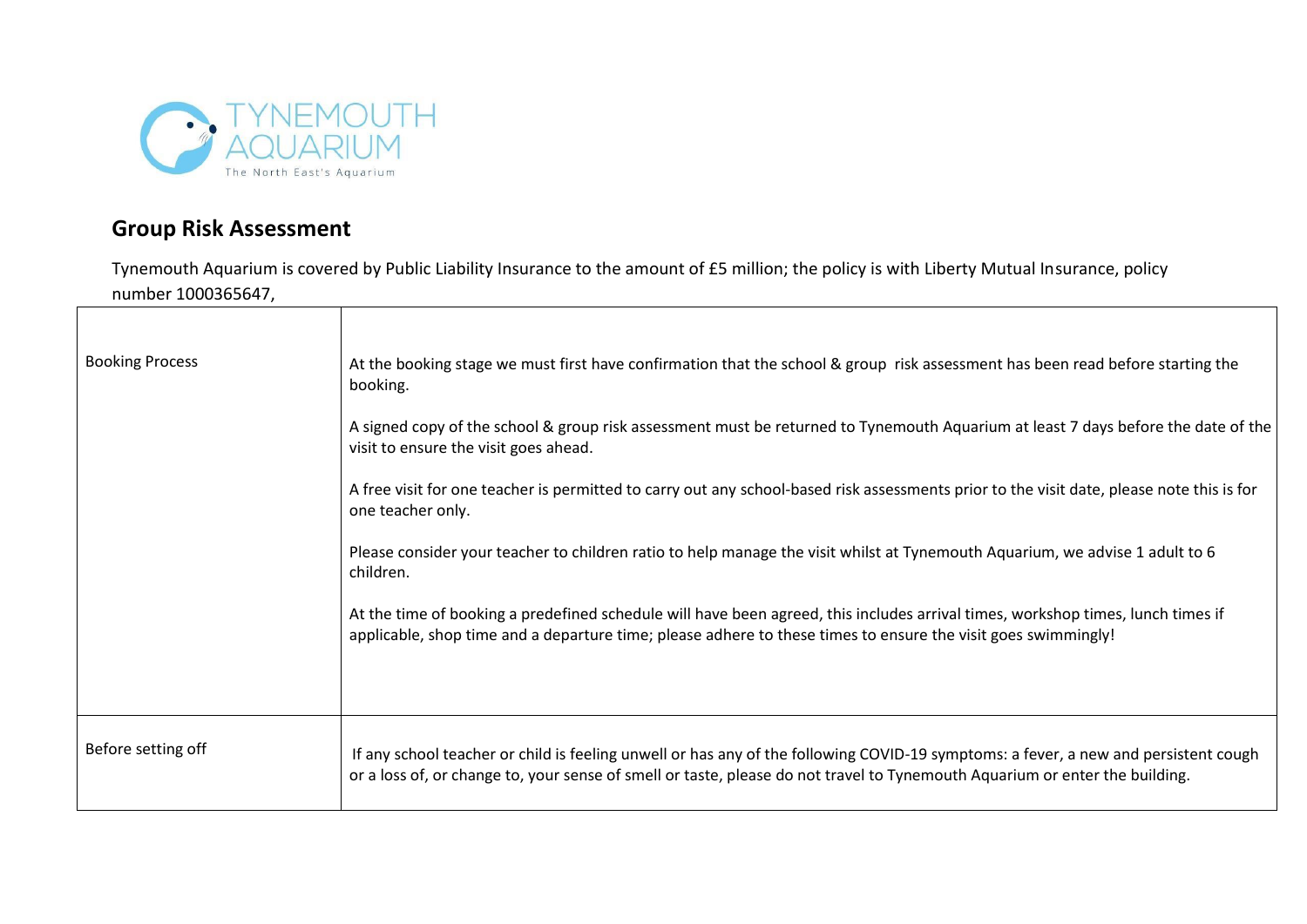| Arrival at the Aquarium | There is limited coach parking in the car park at the rear of the Aquarium, please note the car park is operated by North Tyneside<br>Council and has no affiliation with Tynemouth Aquarium, please ensure you follow all 'pay and display' instructions.                                                                                                                                                                       |
|-------------------------|----------------------------------------------------------------------------------------------------------------------------------------------------------------------------------------------------------------------------------------------------------------------------------------------------------------------------------------------------------------------------------------------------------------------------------|
|                         | Please follow the route to the main entry doors at the front of the Aquarium, once you have arrived at the Aquarium please keep<br>the group together outside, one lead teacher should approach the reception desk and let the team know you have arrived. Your<br>group will be processed, and payment taken at this time, you will be given an itinerary on arrival, please ensure the timings are<br>adhered to at all times. |
|                         | Payment will be processed upon arrival, there is no invoicing option; full payment must be made on the day, we accept cash, card<br>payments and school cheques, or we can call the school for payment over the phone if agreed at the time of booking                                                                                                                                                                           |
|                         | Work sheets and pencils will be handed to the lead teacher to distribute to the group.                                                                                                                                                                                                                                                                                                                                           |
|                         | Once processed the group will be asked to access the school group zone on the second floor, this is accessed via a winding staircase.<br>All children should walk single file holding the bannister with one hand. There should be teachers ahead and behind the children to<br>ensure no trips or falls.                                                                                                                        |
| School Zone Area        | All school bags and coats should be placed on the chairs or in the crates available, please note staff cannot handle any personal<br>belongings.                                                                                                                                                                                                                                                                                 |
|                         | All personal belongings are left at the owner's risk.                                                                                                                                                                                                                                                                                                                                                                            |
|                         | Depending on your arrangement you may have an itinerary that requires your group to be split into separate/smaller groups; this<br>will be explained to you at the time of your booking. We recommend smaller groups for looking around the displays, we advise the<br>ratio of 1 adult to 6 children.                                                                                                                           |
|                         | Once bags and coats have been stored all children and teachers should sanitise their hands before starting their visit using the hand<br>sanitiser dispensers available. Please note younger children should have the sanitiser dispensed into their hands and should be<br>supervised at all times following the Health & Safety instructions next to every hand cleaning station.                                              |
|                         |                                                                                                                                                                                                                                                                                                                                                                                                                                  |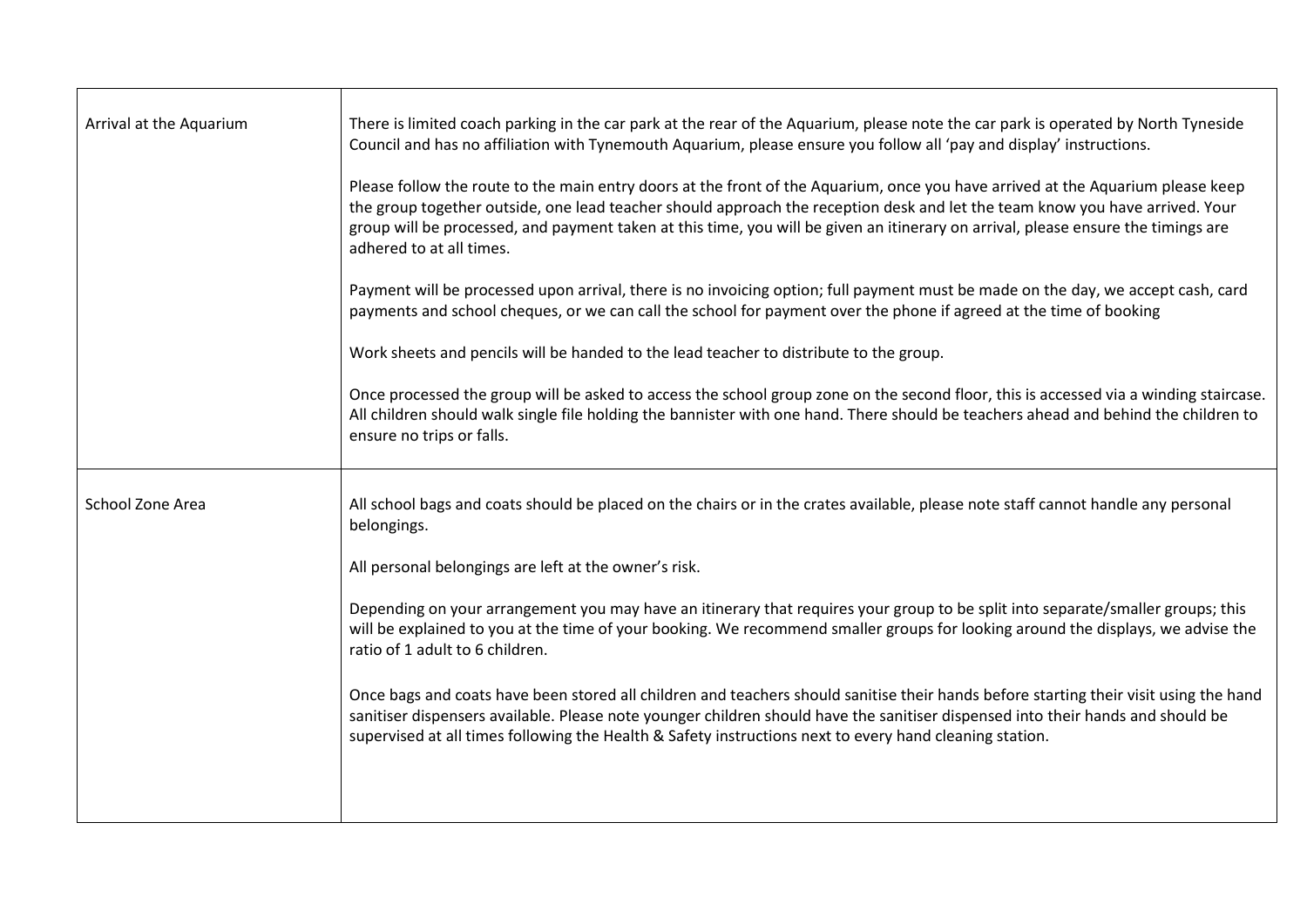| Inside the Aquarium | Tynemouth Aquarium is a free flow attraction, with a one way route throughout the exhibits; this should be followed at all times<br>without exception.<br>Please be conscious of other guests using the Aquarium and maintain some space wherever possible to limit contact with members<br>of the public, ensure the group is supervised at all times and are aware of keeping a safe distance from other Aquarium Users.<br>All members of the public will be informed that there is a group booking within the Aquarium upon arrival.<br>It is important that all members of the group limit touching any surfaces such as tank ledges, tank glass, benches etc.<br>There are various hand cleaning stations around the Aquarium for regular use, ensure all safety instructions are followed for<br>younger children. |
|---------------------|---------------------------------------------------------------------------------------------------------------------------------------------------------------------------------------------------------------------------------------------------------------------------------------------------------------------------------------------------------------------------------------------------------------------------------------------------------------------------------------------------------------------------------------------------------------------------------------------------------------------------------------------------------------------------------------------------------------------------------------------------------------------------------------------------------------------------|
| Talks and Shows     | To maintain safety measures groups cannot join in with public talks or shows; due to space restraints this is not possible.<br>Groups must not stop in a display zone if a public talk/show is taking place, please move on quietly to the next exhibit.<br>For group bookings the Seal Show can only be viewed from the hill behind Seal Cove; there is no group space on the decking area<br>directly in front of the exhibit.<br>Access to the hill is steep and measures must be taken when leading young children to the viewing area, if the weather is poor it is<br>not advised to access the hill or grassed areas.                                                                                                                                                                                              |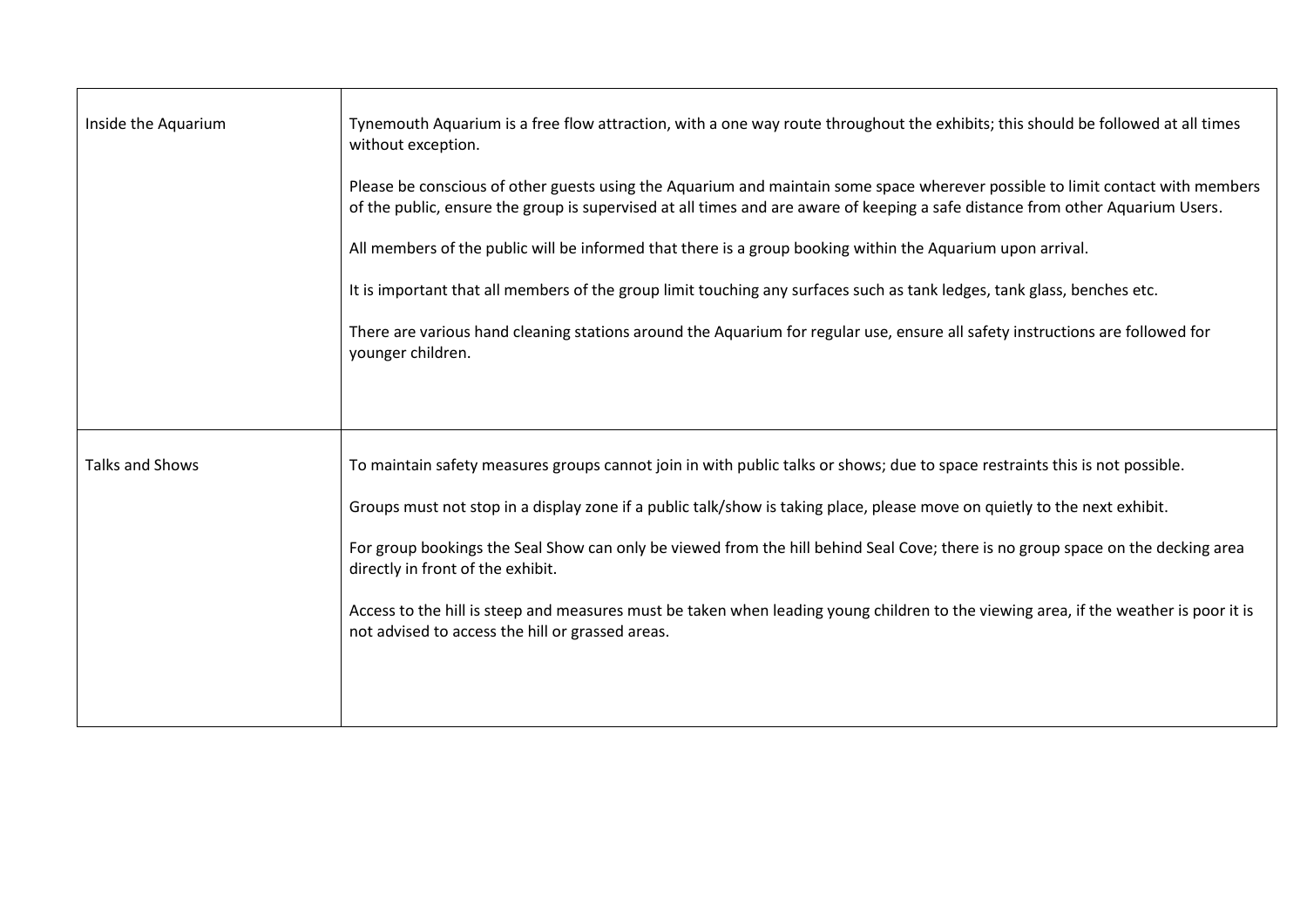| Workshops               | At the time of booking a predefined workshop will have been agreed, please ensure you are on time for your workshop, arriving a<br>few minutes early, lining up outside the education room in the School Zone<br>Please ensure the group stay seated throughout the workshop unless they are 'joining in' with a group activity.                                                                                                                                                                                                                                                                                             |
|-------------------------|------------------------------------------------------------------------------------------------------------------------------------------------------------------------------------------------------------------------------------------------------------------------------------------------------------------------------------------------------------------------------------------------------------------------------------------------------------------------------------------------------------------------------------------------------------------------------------------------------------------------------|
| Play Areas              | If using the external play area the 'Rules of Play' on display in the area must be followed at all times, please follow the maximum<br>capacity allowed.<br>There is a hand cleaning station situated in the play area, please ensure all safety instructions are followed for younger children.                                                                                                                                                                                                                                                                                                                             |
| <b>Lunch Facilities</b> | At the time of booking a predefined time and area will have been agreed for the group to have lunch, we actively encourage all<br>groups to eat outside if the weather allows, the school zone may be used in poor weather.<br>The area must be kept clean and tidy, bin bags and sanitiser spray will be available please ensure the rubbish is bagged securely and<br>the area has been cleaned down before leaving.<br>Please be conscious of other guests using the outdoor areas and maintain some space wherever possible to limit contact with<br>members of the public, ensure the group is supervised at all times. |
| Shop Time               | At the time of booking a predefined time will have been agreed for the group to use the gift shop, please ensure these timings are<br>followed.<br>Please keep in your agreed smaller groups, we advise 1 adult to 6 children, when using the shop, groups visiting the gift shop should<br>not exceed 6 children. Children should be supervised at all times without exception.<br>Please be aware of other shop users, please keep the group together wherever possible and maintain space from others.                                                                                                                    |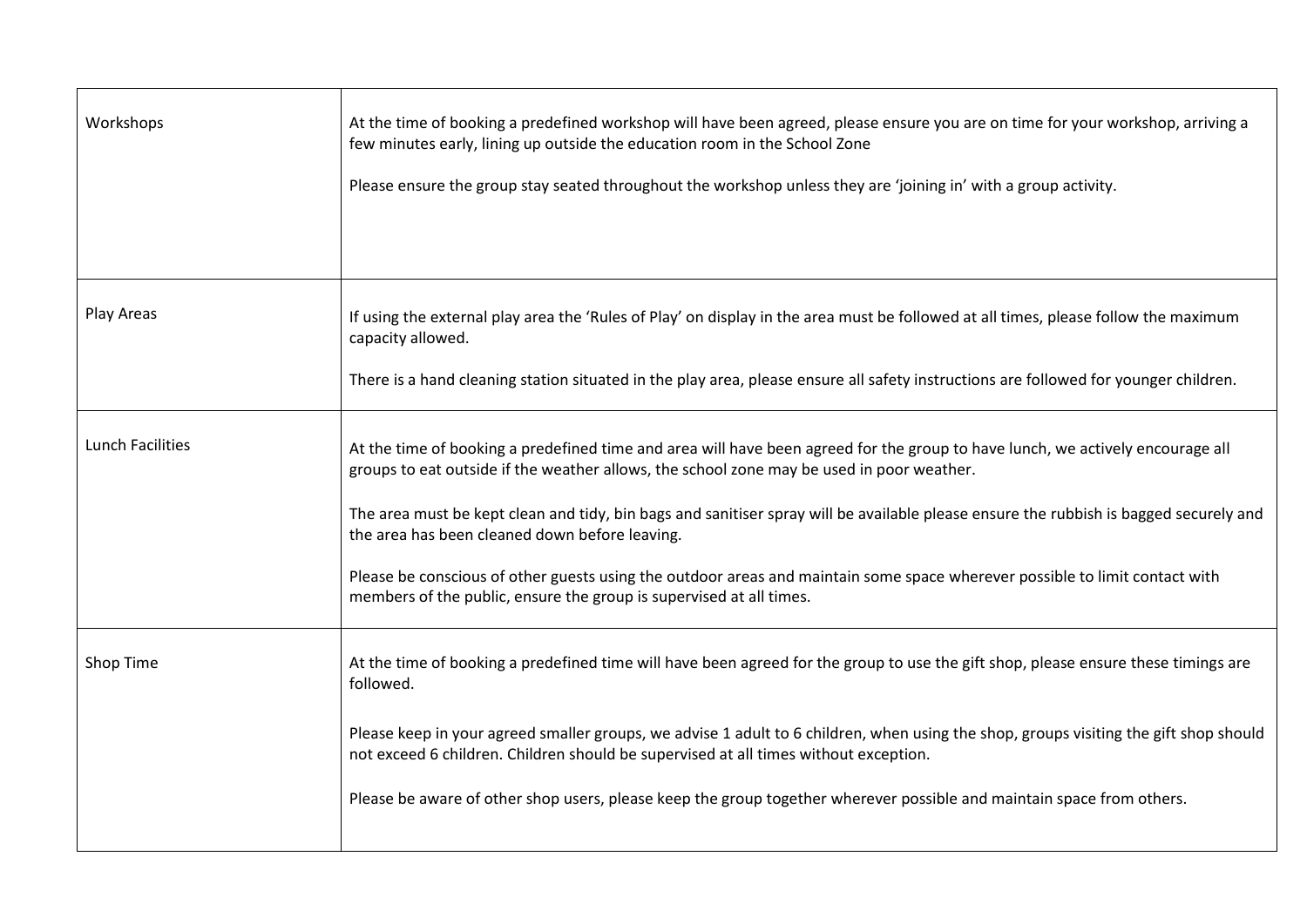|                  | Cash/cards can be accepted and alternatively we can offer souvenir/goody bags to suit most budgets should this be a better option<br>for your group, this will remove the need to use the gift shop, minimising contact with others.                                                   |
|------------------|----------------------------------------------------------------------------------------------------------------------------------------------------------------------------------------------------------------------------------------------------------------------------------------|
|                  | Souvenir packs must be pre-ordered at least 48 hours before the visit is due to commence.                                                                                                                                                                                              |
| <b>First Aid</b> | As part of the duty management team there will always be at least one fully trained first aider on duty.                                                                                                                                                                               |
|                  | The first aid room is located at the side of the gift shop, here we have a fully stocked first aid box and defibrillator,                                                                                                                                                              |
|                  | There is a hand cleaning station within the first aid room, please ensure all safety instructions are followed for younger children.                                                                                                                                                   |
|                  | For all accidents and incidents, the accident book must be completed, along with an occurrence form which allows for a more<br>detailed account to be taken, please be aware this process can take time to complete, but as part of our Health & Safety policy this<br>is unavoidable. |
|                  | The nearest hospital with Accident & Emergency facilities is Northumbria Specialist Emergency Care Hospital, based in Cramlington<br>NE23 6NZ, approximately 6.4 miles from Tynemouth Aquarium                                                                                         |
| Lost Children    | Please ensure the group is kept together at all times and supervised by an adult.                                                                                                                                                                                                      |
|                  | Before arriving at the Aquarium, please make it known to the group that should anyone become separated they should head back<br>to the reception desk and inform a staff member.                                                                                                       |
|                  | If a child gets separated from the group, please inform a staff member immediately, all staff members carry radios and they will<br>alert the management team to take action.                                                                                                          |
|                  | The automatic entry/exit doors will be locked and the restaurant doors closed, then the site will be searched, the site is secured by<br>perimeter fencing and padlocked gates, the main doors are the only means of entry/exit.                                                       |
|                  | The Aquarium has CCTV in operation to keep our guests and staff safe; signage is displayed around the site reflecting this.                                                                                                                                                            |
|                  |                                                                                                                                                                                                                                                                                        |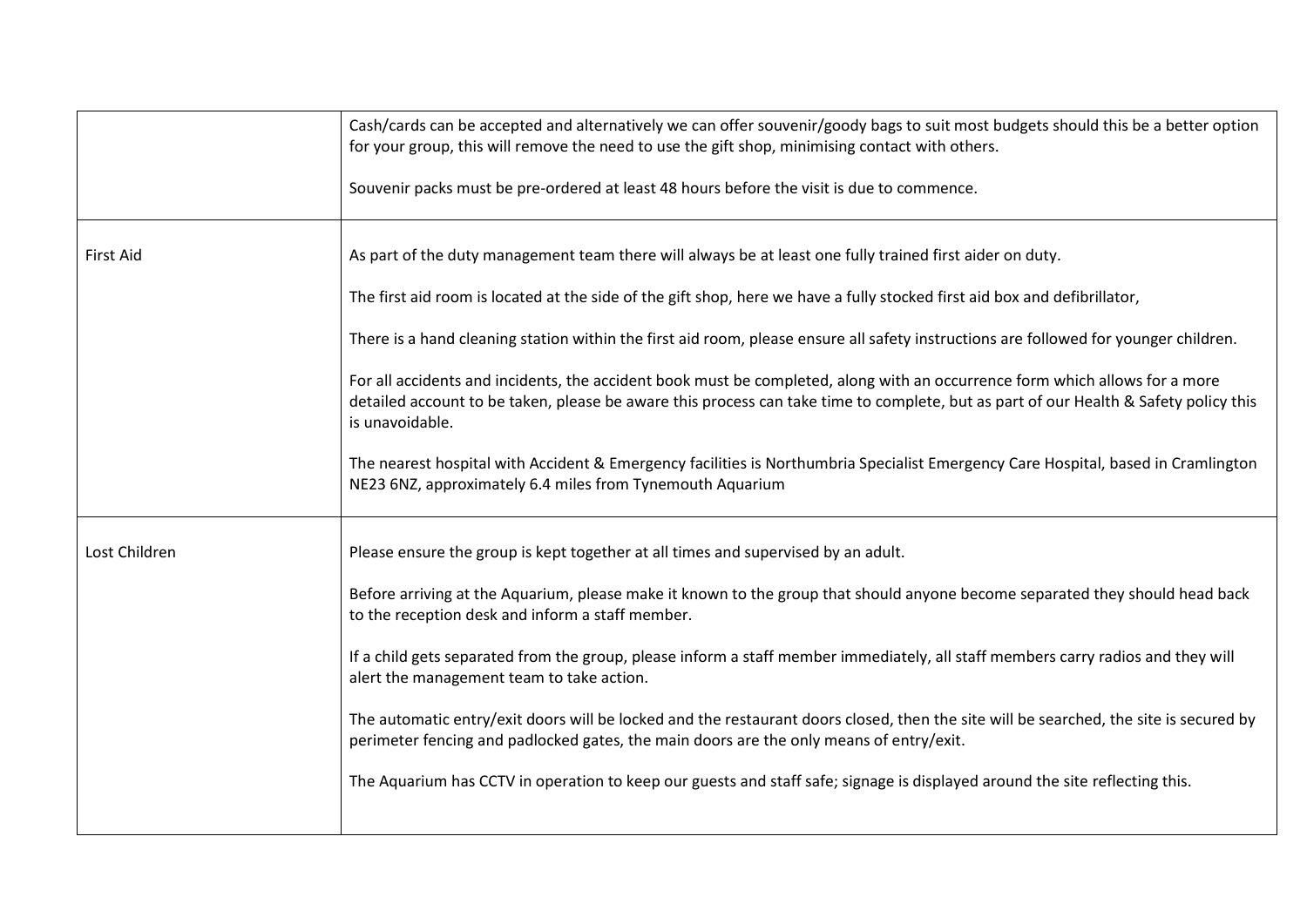| Accessibility             | Tynemouth Aquarium is fully accessible for wheelchair users and visitors with walking difficulties on the ground floor, there are<br>some steps to the main tank/under water tunnel exhibit in certain areas, however this exhibit can be viewed from the tunnel area<br>near the end of the Aquarium.<br>There is no lift to the second floor available, however if there are wheelchair users or visitors with walking difficulties in the group<br>we will move the work shop to the exhibition space on the ground floor. |
|---------------------------|-------------------------------------------------------------------------------------------------------------------------------------------------------------------------------------------------------------------------------------------------------------------------------------------------------------------------------------------------------------------------------------------------------------------------------------------------------------------------------------------------------------------------------|
| Unruly Children           | Please ensure all children are well behaved for the benefit of all our guests and staff,<br>Children should be supervised by an adult at all times.<br>Tynemouth Aquarium staff will instruct children to behave where necessary, especially if this behaviour could lead to an incident or<br>accident.                                                                                                                                                                                                                      |
| <b>Weather Protection</b> | The main Aquarium is indoors, however Seal Cove, the Play Area and Seal Hospital are outside, please ensure that sun protection<br>and/or wet weather clothes have been considered before arriving at Tynemouth Aquarium.                                                                                                                                                                                                                                                                                                     |
| <b>Toilets</b>            | The toilets are located in the reception area adjacent to the reception desk.<br>Please only take small groups to use the toilets at any one time and ensure the children are supervised.<br>Should your group require the toilets whilst in the Aquarium displays they must at all times follow the one way system, the exit is<br>through the shop.                                                                                                                                                                         |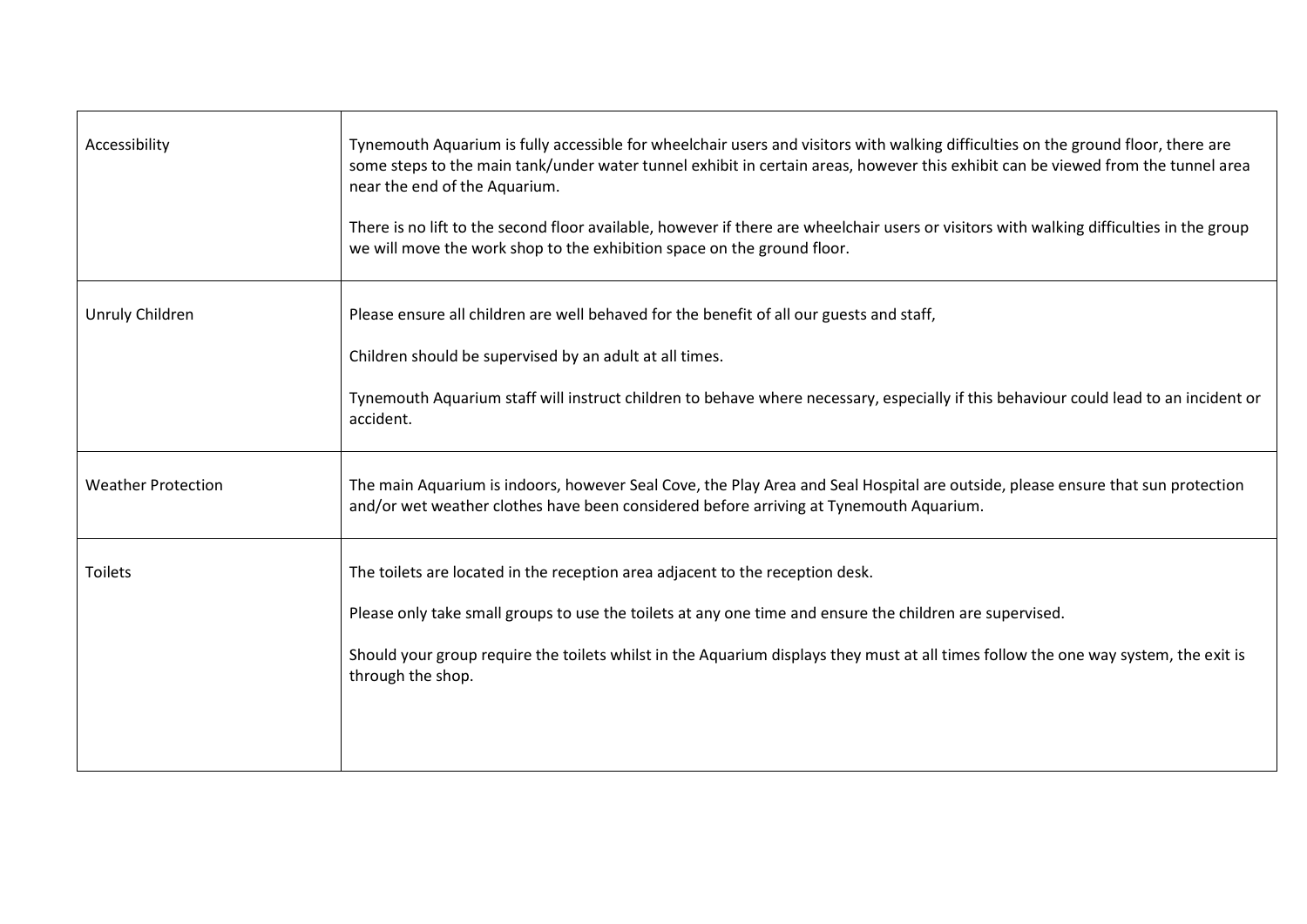| Open Top Tanks and Displays | There are display tanks at different heights around the Aquarium, please ensure group members do not at any time put hands in<br>any of the tanks.       |
|-----------------------------|----------------------------------------------------------------------------------------------------------------------------------------------------------|
|                             | Visitors must wash their hands if they have come into contact with any creatures or water.                                                               |
|                             | There should be no climbing or pushing to see the exhibits, please take your time when around water.                                                     |
|                             | Children must be supervised by an adult at all times.                                                                                                    |
| Slips, Trips and Falls      | There can from time to time be surface water on the floor in the Aquarium due to fish splashing, if you observe this please inform a<br>member of staff. |
|                             | There should be no running around the Aquarium; children should be supervised by an adult at all times.                                                  |
| <b>Strobe Lighting</b>      | Strobe lighting effects are used in the River Giants display, halfway around the Aquarium.                                                               |
| Fire Safety and Evacuation  | Should the fire alarm sound, please lead the group through the nearest fire exit; please remember this could be behind you.                              |
|                             | The Fire Assembly Point is outside Bay & Laurel restaurant.                                                                                              |
|                             | Please keep calm and act swiftly.                                                                                                                        |
|                             | The fire alarm is monitored so may be supported by the Fire Brigade in some instances including false alarms.                                            |
|                             | The Tynemouth Aquarium team are fully trained in Fire Evacuation and Emergency Procedures                                                                |
|                             |                                                                                                                                                          |